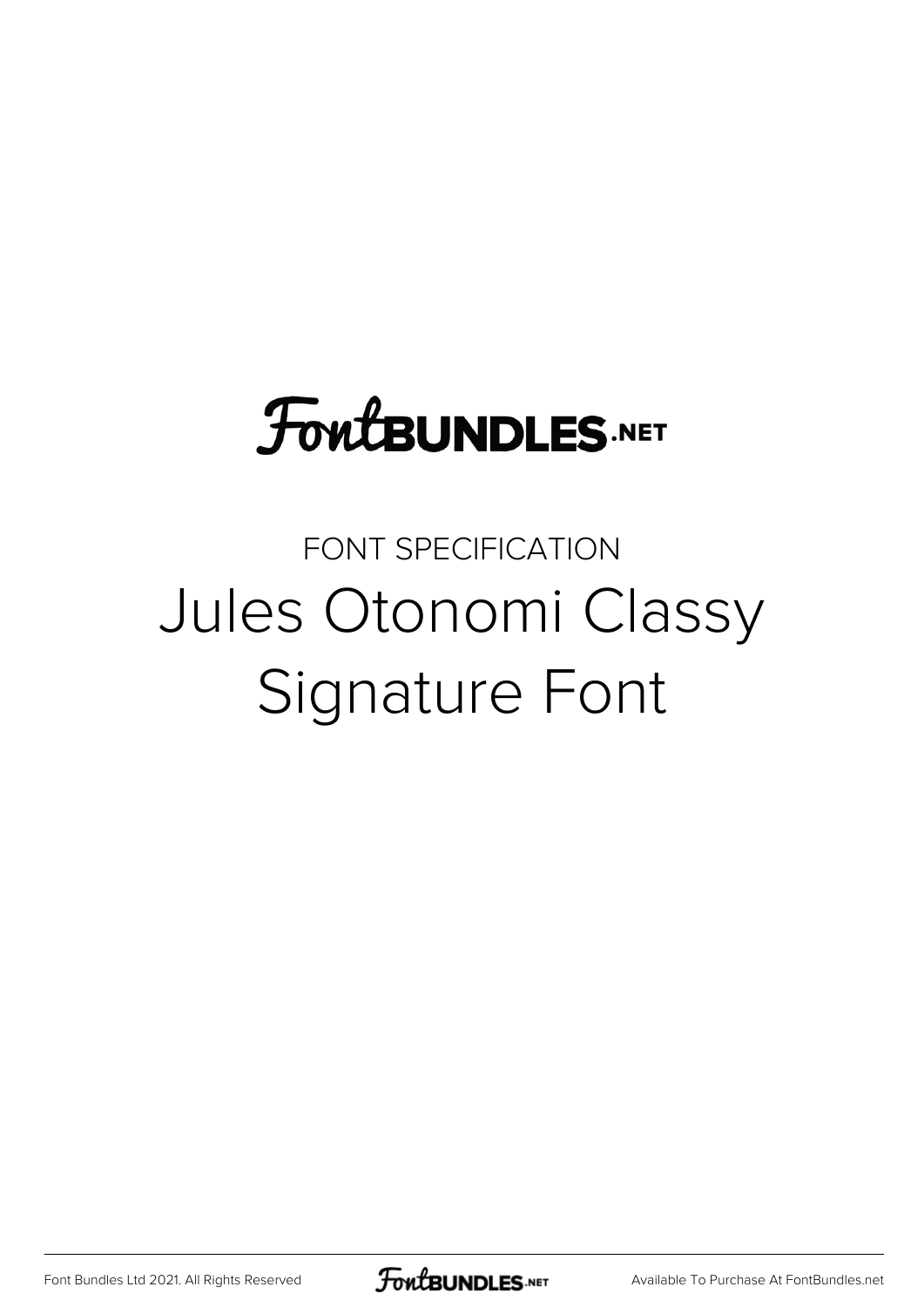## Jules Otonomi alt - Regular

#### **Uppercase Characters**

ABCDEF GHIGK (MNODOR STU

 $1/4/11/47$ 

#### Lowercase Characters

abodefghijklmnopgnstwuwxyz

#### **Numbers**

 $0123456789$ 

#### Punctuation and Symbols



#### All Other Glyphs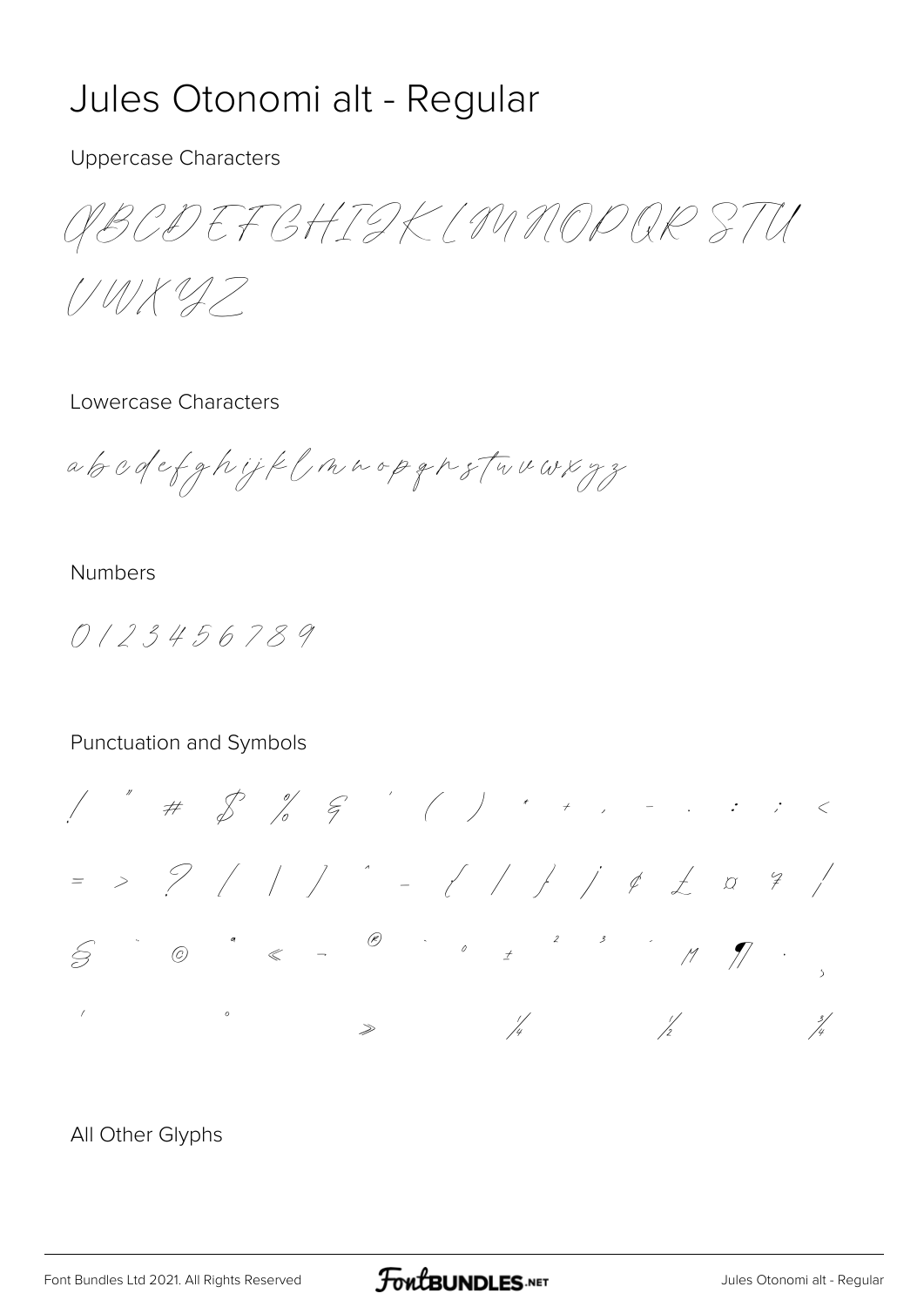À Á Â Ã Ä Å Æ Ç È É Ê Ë Ì Í Î Ï Ð Ñ Ò Ó Ô Õ Ö × Ø Ù Ú Û Ü Ý Þ ß à á â ã ä å æ ç è é ê ë ì í î ï ð ñ ò ó ô õ ö ÷ ø ù ú û ü ý þ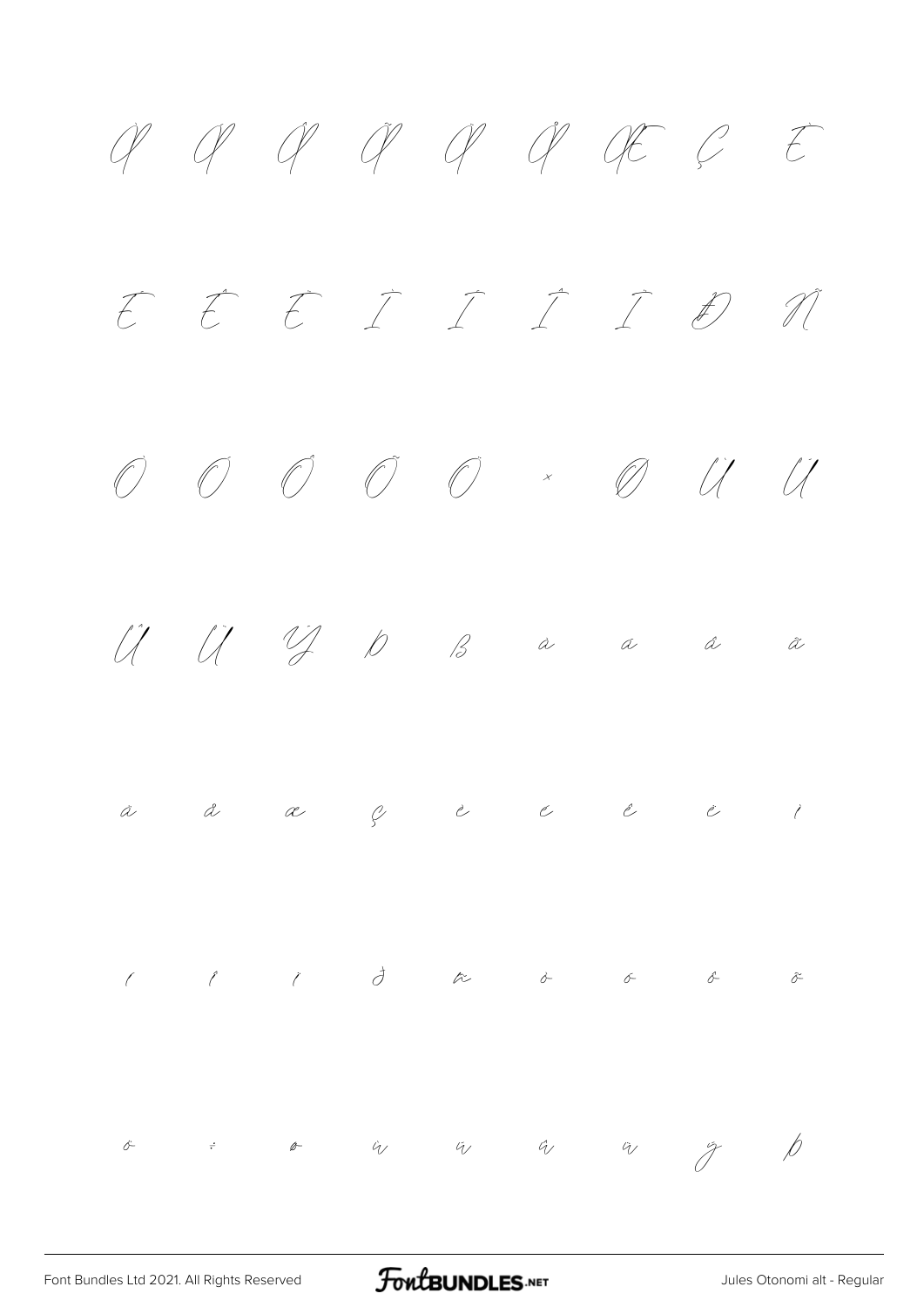

[Font Bundles Ltd 2021. All Rights Reserved](https://fontbundles.net/) **FoutBUNDLES.NET** [Jules Otonomi alt - Regular](https://fontbundles.net/)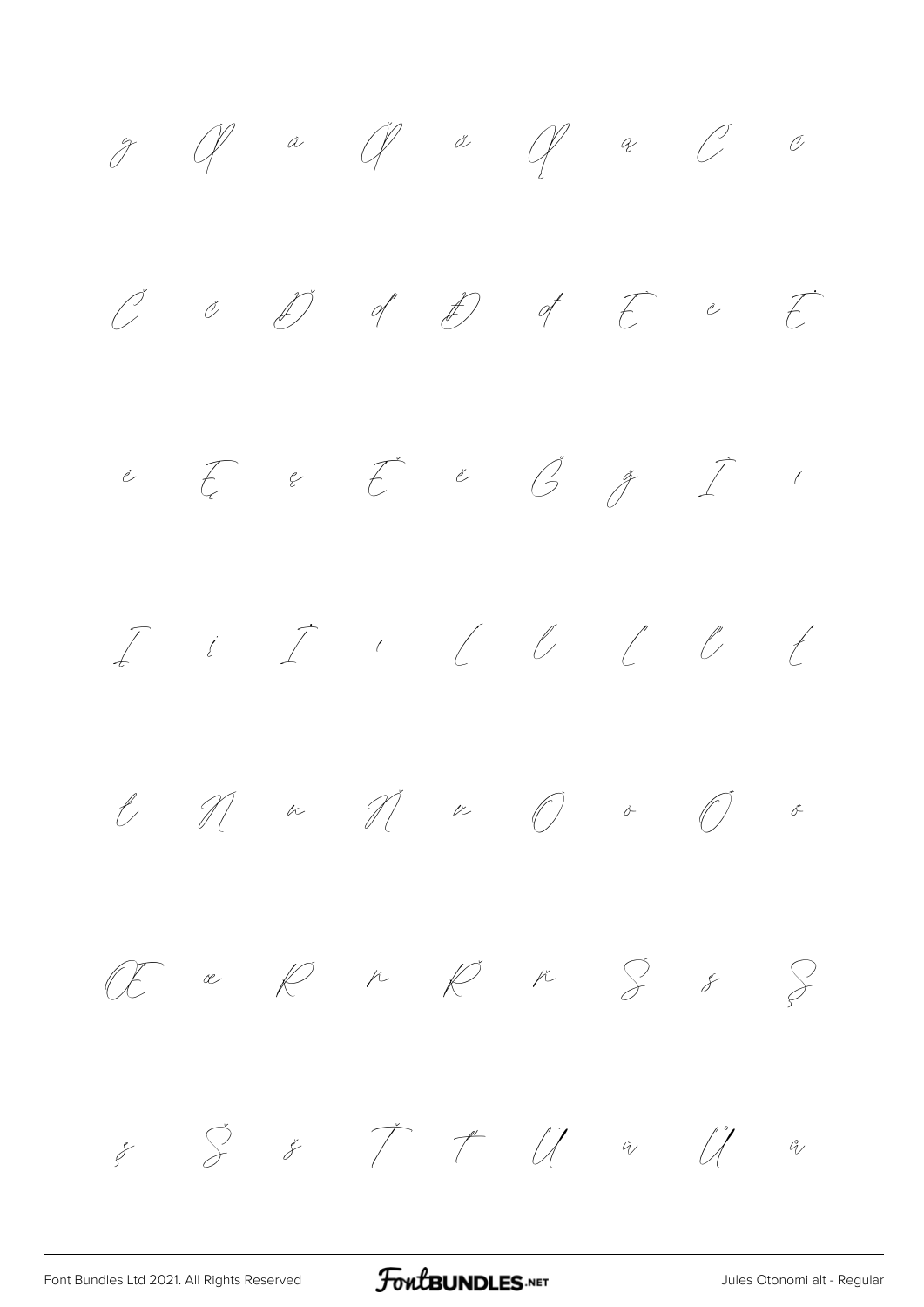$\ddot{U}$  a  $U$  or  $\dddot{U}$   $Z$   $z$   $\ddot{Z}$   $z$  $\begin{array}{c} \mathcal{P} & \mathcal{P} \\ \mathcal{P} & \mathcal{P} \end{array}$  $\begin{aligned} \mathcal{N}_{\text{max}}(\mathcal{N}_{\text{max}}) = \mathcal{N}_{\text{max}}(\mathcal{N}_{\text{max}}) \end{aligned}$ m - an lots co of old el v hh hi i iff in if fo it non un of ou or of or ox pp rp

FontBUNDLES.NET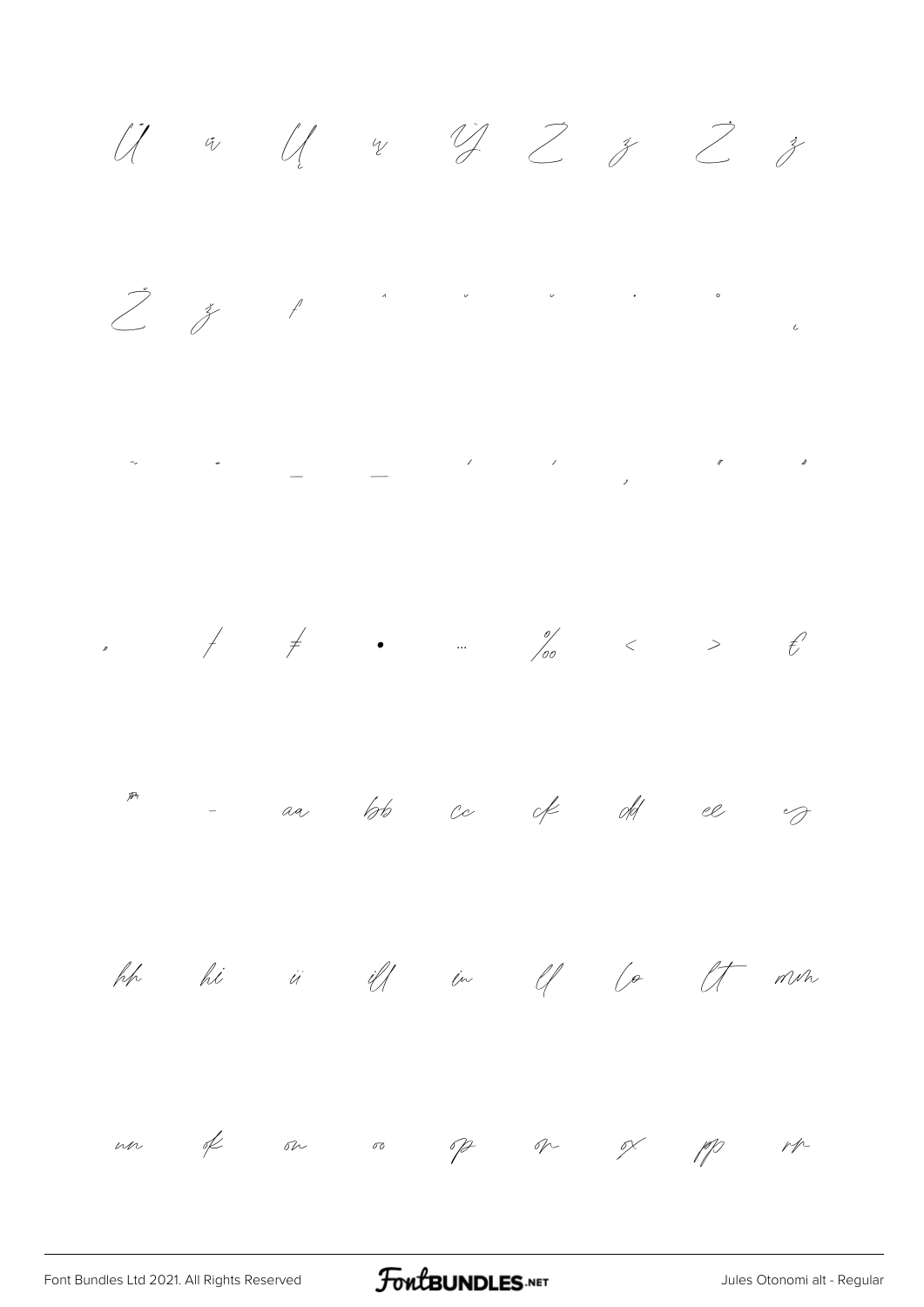|  |  |  | $\frac{1}{88}$ $\frac{1}{80}$ $\frac{1}{10}$ $\frac{1}{10}$ $\frac{1}{10}$ $\frac{1}{10}$ $\frac{1}{10}$ $\frac{1}{10}$ $\frac{1}{10}$ $\frac{1}{10}$ $\frac{1}{10}$ $\frac{1}{10}$ $\frac{1}{10}$ $\frac{1}{10}$ $\frac{1}{10}$ $\frac{1}{10}$ $\frac{1}{10}$ $\frac{1}{10}$ $\frac{1}{10}$ $\frac{1}{10}$ |  |  |  |  |  |
|--|--|--|-------------------------------------------------------------------------------------------------------------------------------------------------------------------------------------------------------------------------------------------------------------------------------------------------------------|--|--|--|--|--|
|--|--|--|-------------------------------------------------------------------------------------------------------------------------------------------------------------------------------------------------------------------------------------------------------------------------------------------------------------|--|--|--|--|--|

 $66$ 

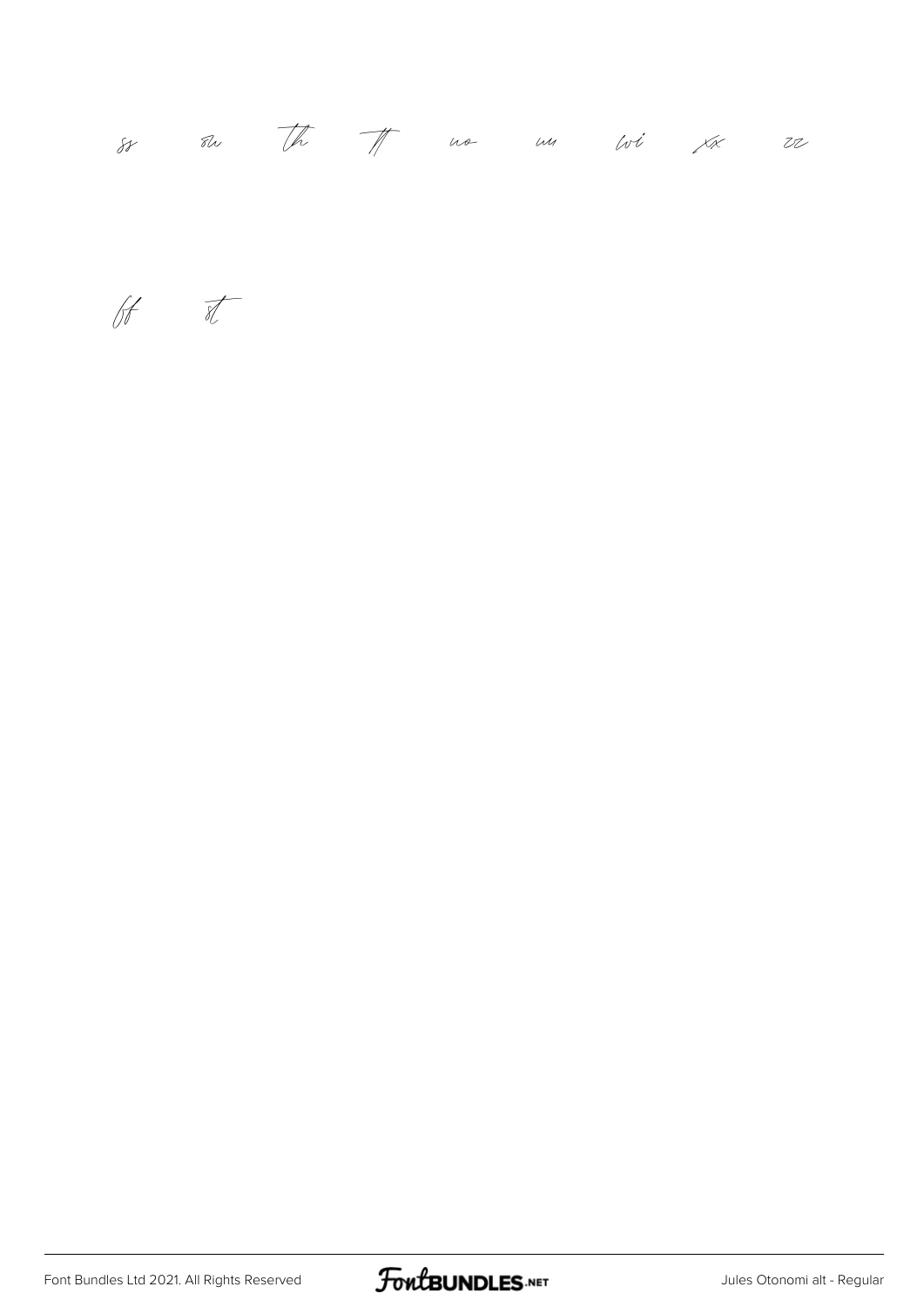## Jules Otonomi - Regular

#### **Uppercase Characters**

ABCDEF GHIGK (MNODOR STU

 $1/4/11/47$ 

#### Lowercase Characters

abcdefghijk (mnopgrstnvwsygg

#### **Numbers**

 $0123456789$ 

#### Punctuation and Symbols



#### All Other Glyphs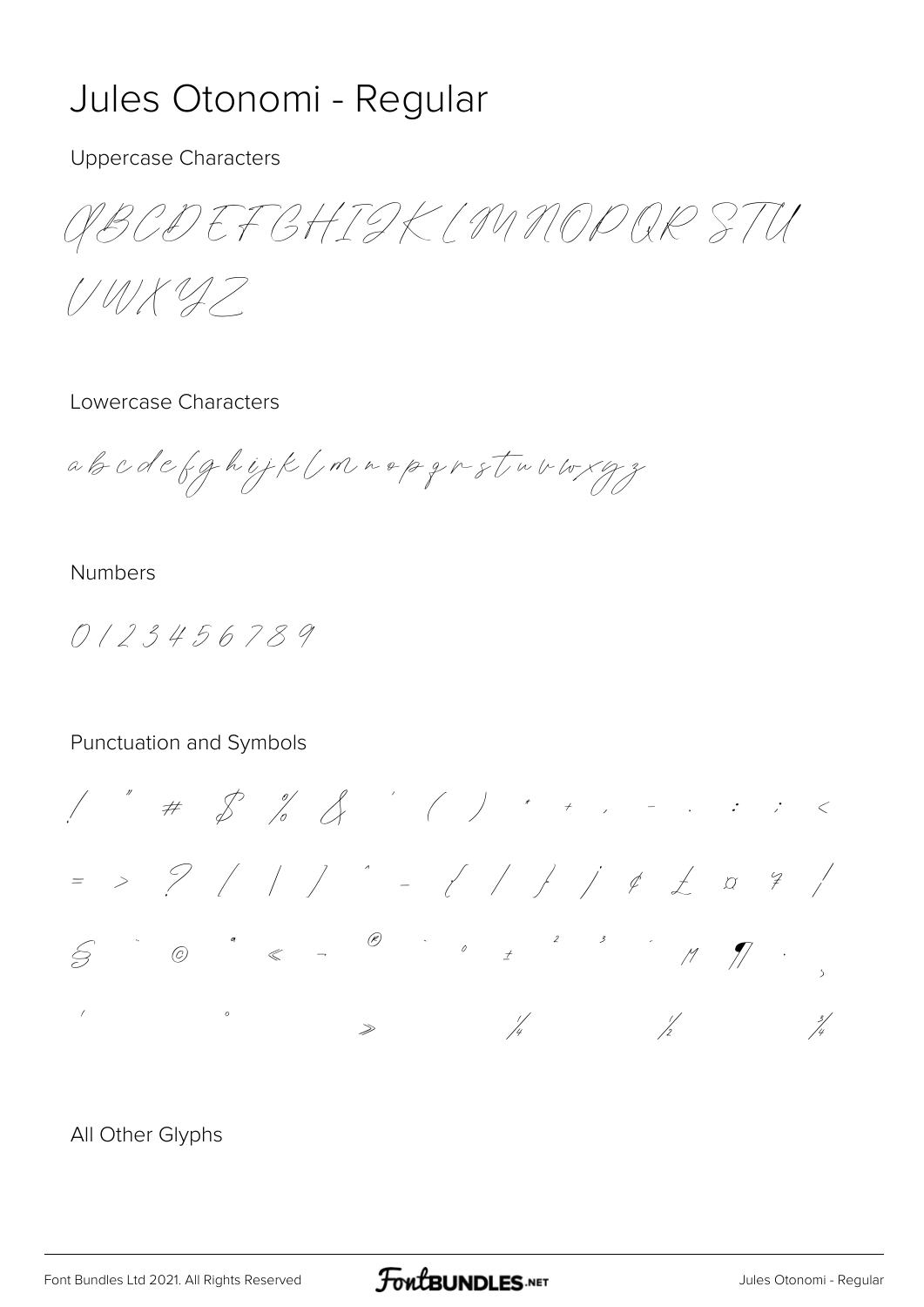À Á Â Ã Ä Å Æ Ç È É Ê Ë Ì Í Î Ï Ð Ñ  $O$   $O$   $O$   $O$   $\times$   $O$   $U$   $U$ Û Ü Ý Þ ß à á â ã ä å æ ç è é ê ë ì  $\ell$  i  $\ell$  d  $\tilde{\kappa}$  a  $\ell$  ô ö ÷ ø ù ú û ü ý þ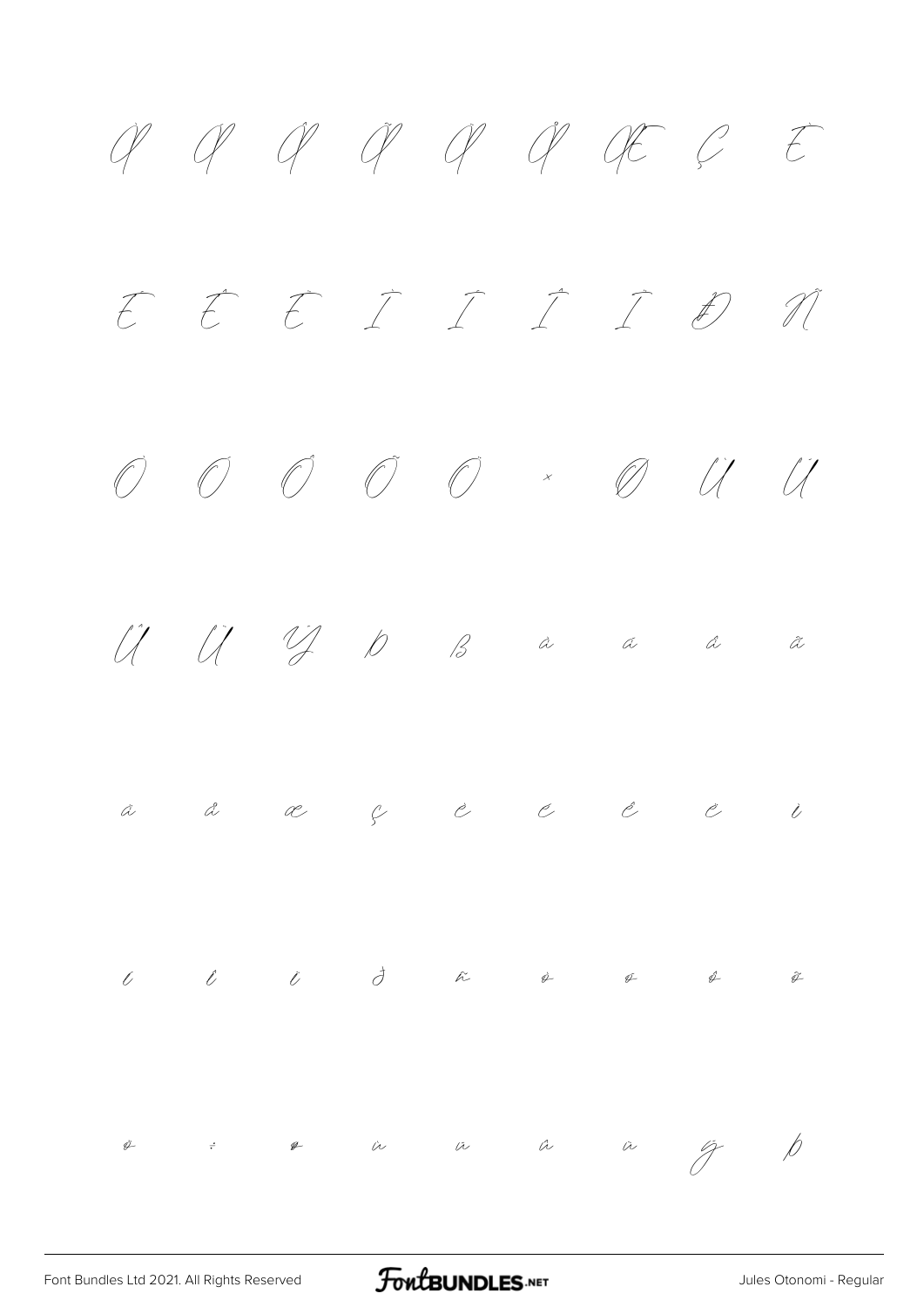

[Font Bundles Ltd 2021. All Rights Reserved](https://fontbundles.net/) **FoutBUNDLES.NET** [Jules Otonomi - Regular](https://fontbundles.net/)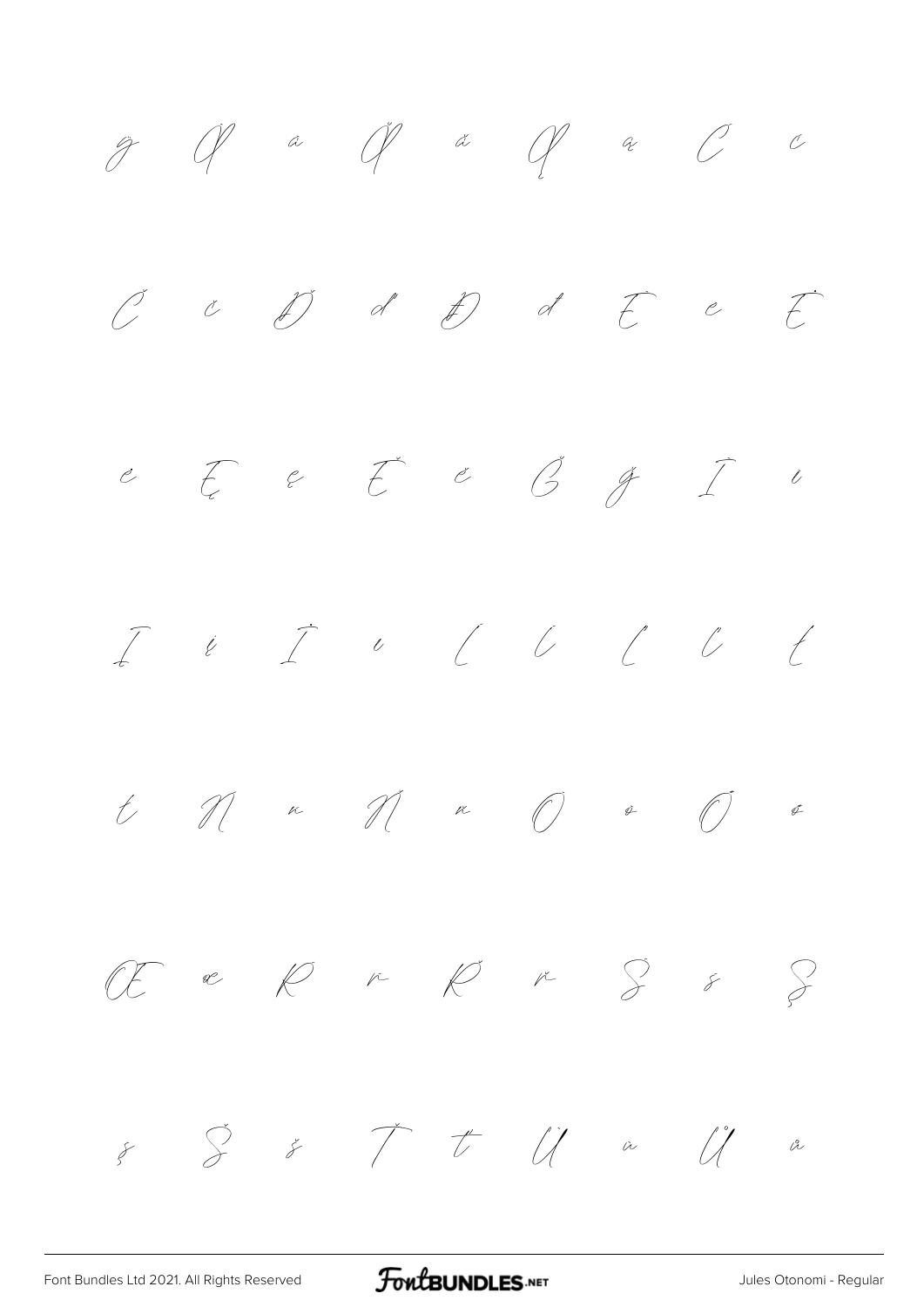$\ddot{U}$  a  $U$  w  $\dddot{U}$   $Z$   $y$   $\ddot{Z}$   $y$  $\sum_{i=1}^{n} x_i$  $\begin{aligned} \mathcal{L}_{\text{max}}(\mathcal{L}_{\text{max}}) = \mathcal{L}_{\text{max}}(\mathcal{L}_{\text{max}}) \end{aligned}$ m - aa loto ce of old ee eg hh hi is iff in If for It min un of ou or of or ox pp rp